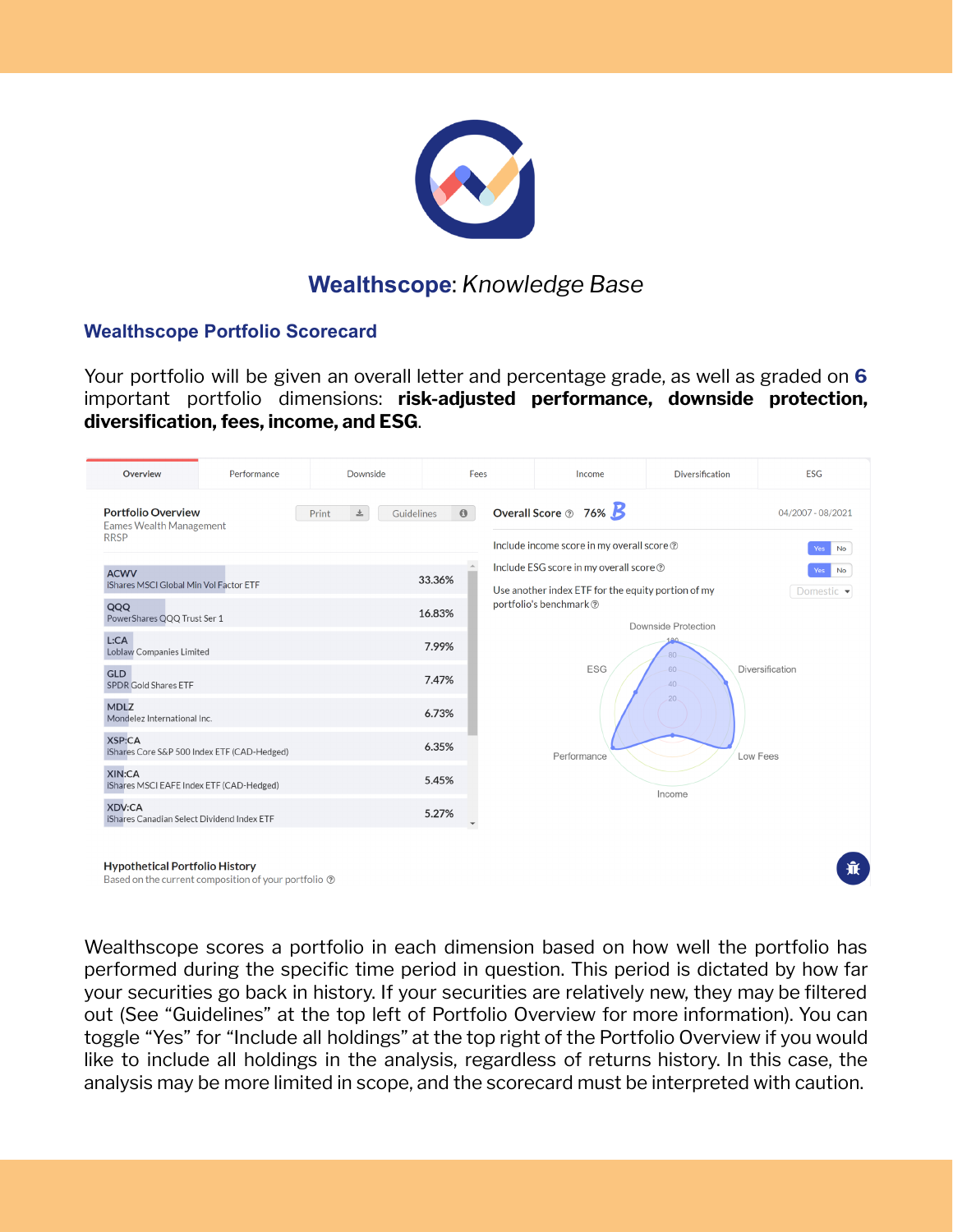Your portfolio is analyzed against a benchmark for Performance and Downside Protection, which is selected automatically depending on which one of the eleven asset allocations your portfolio is closest to (100% equity, 90% equity 10% fixed income .... to 10% equity 90% fixed income, 100% fixed income). The default equity benchmark is the S&P 500 but you can choose a global equity or custom benchmark instead (at the top right of the Overview page).

**Performance** - an evaluation of past performance based on risk-adjusted returns as well as annualized returns relative to a benchmark, which is a portfolio that has a similar asset allocation to stocks and bonds. A higher score is more desirable.

**Downside Protection** – an evaluation of the portfolio's ability to limit losses when there is a stock market downturn. Downside capture, maximum drawdown, and downside risk relative to the benchmark portfolio are used for this score. A higher score is more desirable.

**Diversification** – an evaluation of your portfolio's ability to diversify risk, scored in terms of the portfolio's average pairwise correlation and the following 4 dimensions, across: regional stock markets, macroeconomic factors, global business sectors, and asset classes. A higher score means that your portfolio's risk exposures are more spread out. A higher score is more desirable.

**Fees** – an evaluation based on your portfolio's weighted average management expense ratio (MER). MER is a fee charged by ETFs and mutual funds. Depending on the series (e.g., A), it may include a trailing commission that compensates your advisor. You will not typically see the MER on your statements as performance is reported net of the MER. Note that any additional advisory or trading fees you may incur are not included in this score. Also note that when a MER is unavailable for a given ETF or mutual fund, it will be replaced by the category average; this will be indicated in a message to the right of the MER value. Assuming a maximum MER of 3%, a higher score indicates lower fees, and is thus more desirable.

**Income** – if you are looking for income such as dividends or other distributions from your investments, Wealthscope provides an income score. It is the weighted average yield of your portfolio, and the maximum is set at 5%, meaning that a portfolio that has a yield of at least 5% will receive a score of 100%. A higher score represents a higher portfolio yield.

**ESG** - ESG ratings for stocks and funds are powered by OWL Analytics, a big data analytics firm specializing in ESG research. Note that ESG ratings are not evenly distributed. For example, very few stocks and funds have ESG ratings above 80 on a 0-100 scale currently. Wealthscope takes this into account and rescale the ratings when grading the ESG dimension of your portfolio.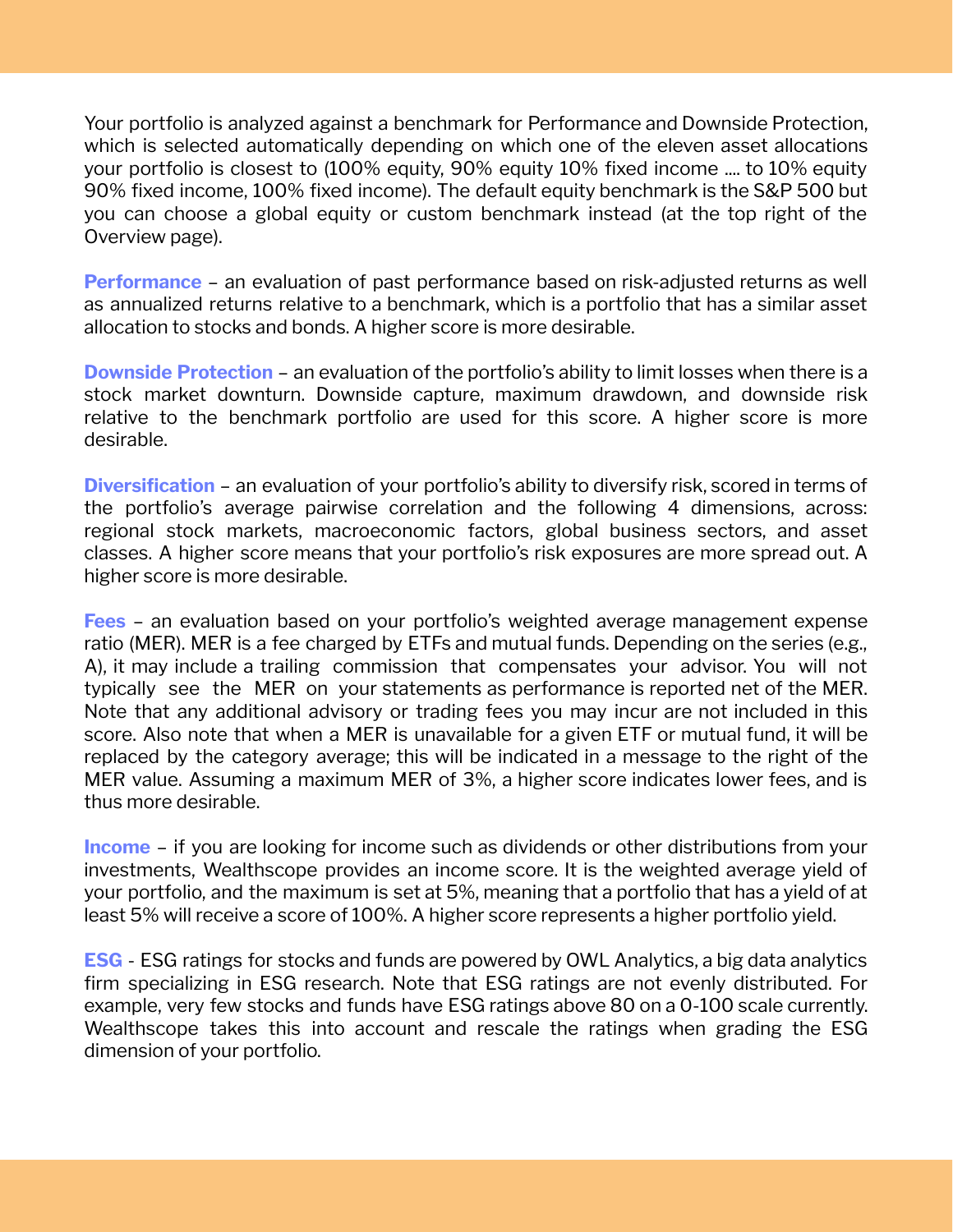Wealthscope's portfolio scorecards are objective and are based on an empirical evaluation of each portfolio dimension. They provide a useful tool for analyzing and comparing portfolios within the same risk category or asset allocation in order to identify opportunities for further research. They should not be considered recommendations to buy or sell individual securities or portfolios. Finally, the usual disclaimer applies – past performance is not necessarily indicative of future performance.

#### **There are four integrated segments for you: PORTFOLIOS, SIMULATION, PLANNING, and TOOLS.**

## **PORTFOLIOS**

See a consolidated view of your Streamer portfolios, and more importantly, have them analyzed. The securities currently supported in the analysis are US stocks, ETFs, and mutual funds; values are updated daily.

1. The landing page displays tabs of your individual Streamer portfolios (previously added on Quotestream), and an 'Overview' tab which is a *consolidation* of portfolio information across all Streamer portfolios. Toggle 'Group portfolios for analysis' to select a specific group of portfolios for analysis. Once you are done selecting portfolios, click 'Group Overview'.

| Group Overview<br>77 |
|----------------------|
|----------------------|

2. Click on a Streamer portfolio tab to view a *portfolio dashboard* with basic portfolio information.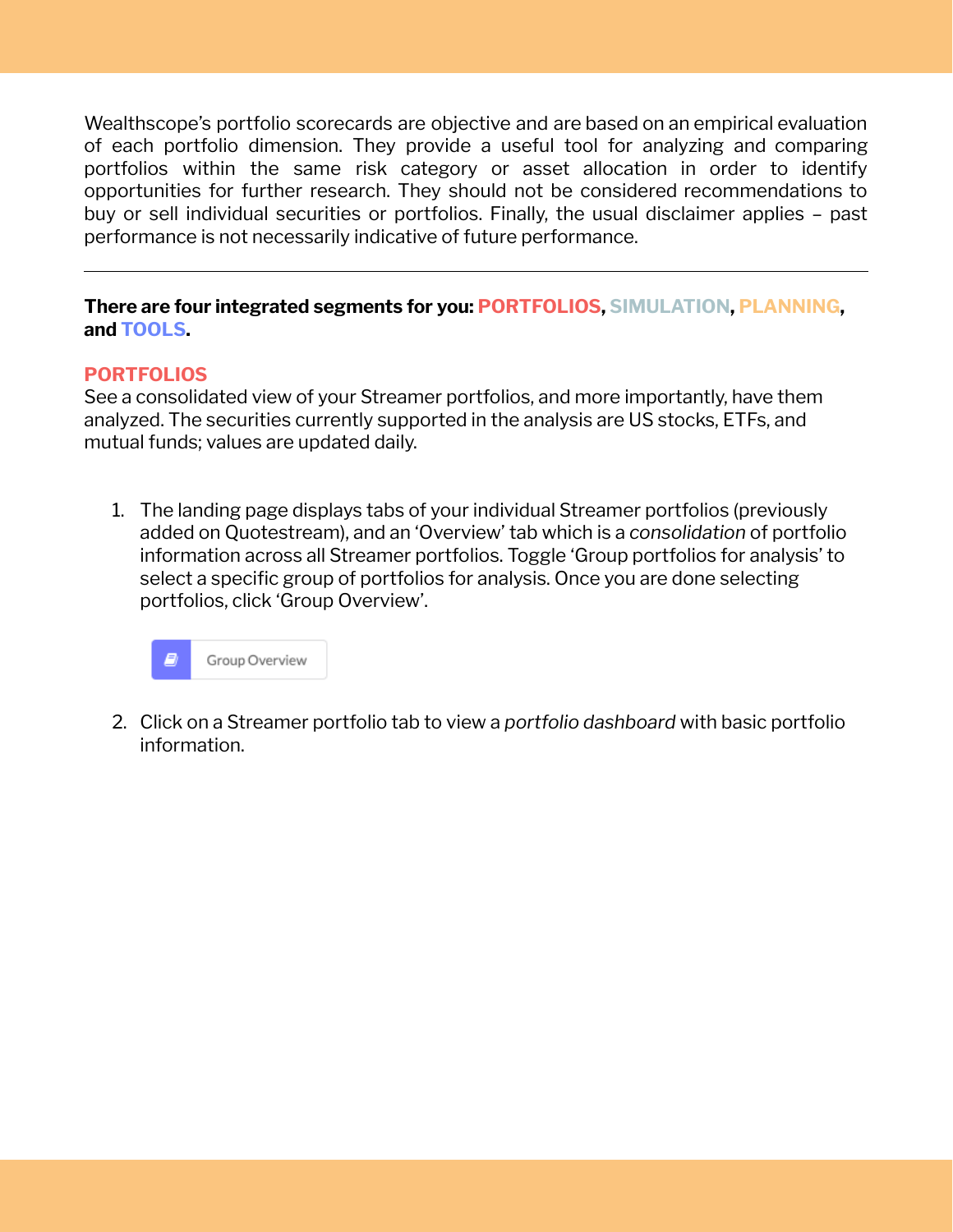

3. To see your **Wealthscope portfolio scorecard** for your Streamer Portfolio click the 'Analyze' button in the top right corner on the portfolio dashboard view.



4. Compare your portfolio with a **simple model portfolio** in the same risk category or with a portfolio you have saved in the **SIMULATIONS** segment on Wealthscope previously. This function (the 'scale' icon) can be found on the red panel of the portfolio scorecard on the left-hand-side.

#### **SIMULATIONS**

- 2 different portfolio builders are offered:
	- *ETF Portfolio Builder*: Pick your own asset mix from different asset classes. You can see the ETFs that track each asset class by clicking the 'Execute' button on the red panel of the portfolio scorecard.
	- *Custom Portfolio Builder*: Test your own portfolio ideas by selecting any US stocks, ETFs, and mutual funds by inputting their tickers and corresponding weights. There is also the option to include a weighting allocated to cryptocurrency, specifically Bitcoin and/or Ethereum.
	- 1. Select the **SIMULATIONS** segment to view the **SIMULATIONS** landing page. Two features are available: 'Create New', and 'View Saved'.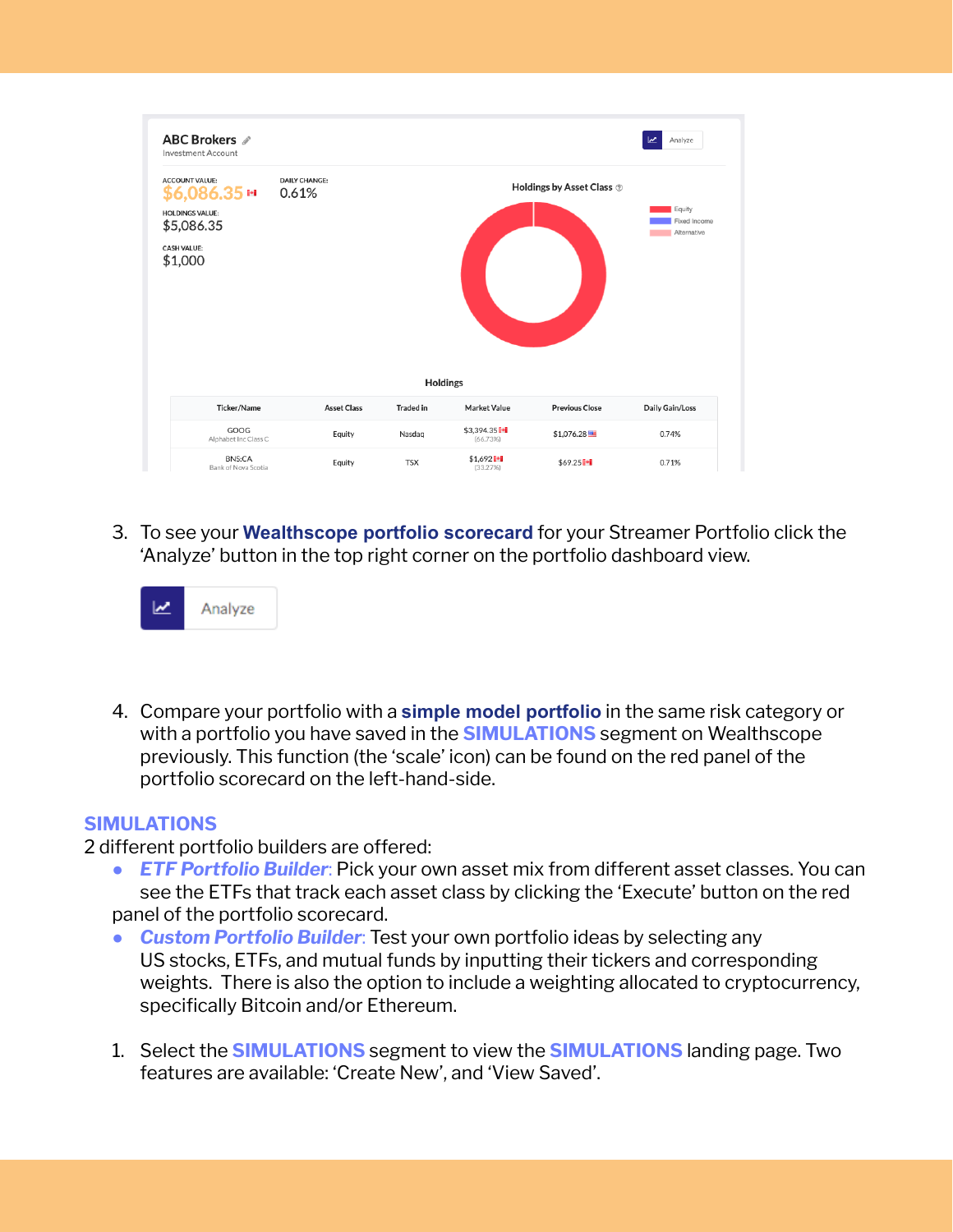

- 2. Select 'Create new' to see the portfolio builders. Once built, all portfolios will automatically receive a **Wealthscope portfolio scorecard** and you can compare them to **5 simple model portfolios** or your Streamer portfolios.
	- You can save/edit these portfolios using the buttons on the left-hand-side panel of the Wealthscope portfolio scorecard. Once saved, you can use them for benchmarking against your actual investments or against other portfolios, or for use in 'Target Saving' feature in **PLANNING**. You may also compare your portfolio, as mentioned above.



3. Select 'View Saved' to see portfolios you've saved from portfolio builders.

## **PLANNING**

There are crafted tools for the accumulation phase of retirement planning, such as calculating target wealth at retirement, and monthly target savings. Additionally, the target saving tool is multi-purpose and can be used for general financial planning, such as saving for your children's education.

1. Select the **PLANNING** segment to view the Accumulation landing page. Two features are available: 'Target Wealth' and 'Target Saving'.

PLANNING

- 2. Select 'Target Saving' to calculate required monthly savings for any financial goal not just retirement planning.
- 3. Select 'Target Wealth' to determine the accumulated savings needed by your desired retirement age. You will see three different figures at varying likelihood of success.